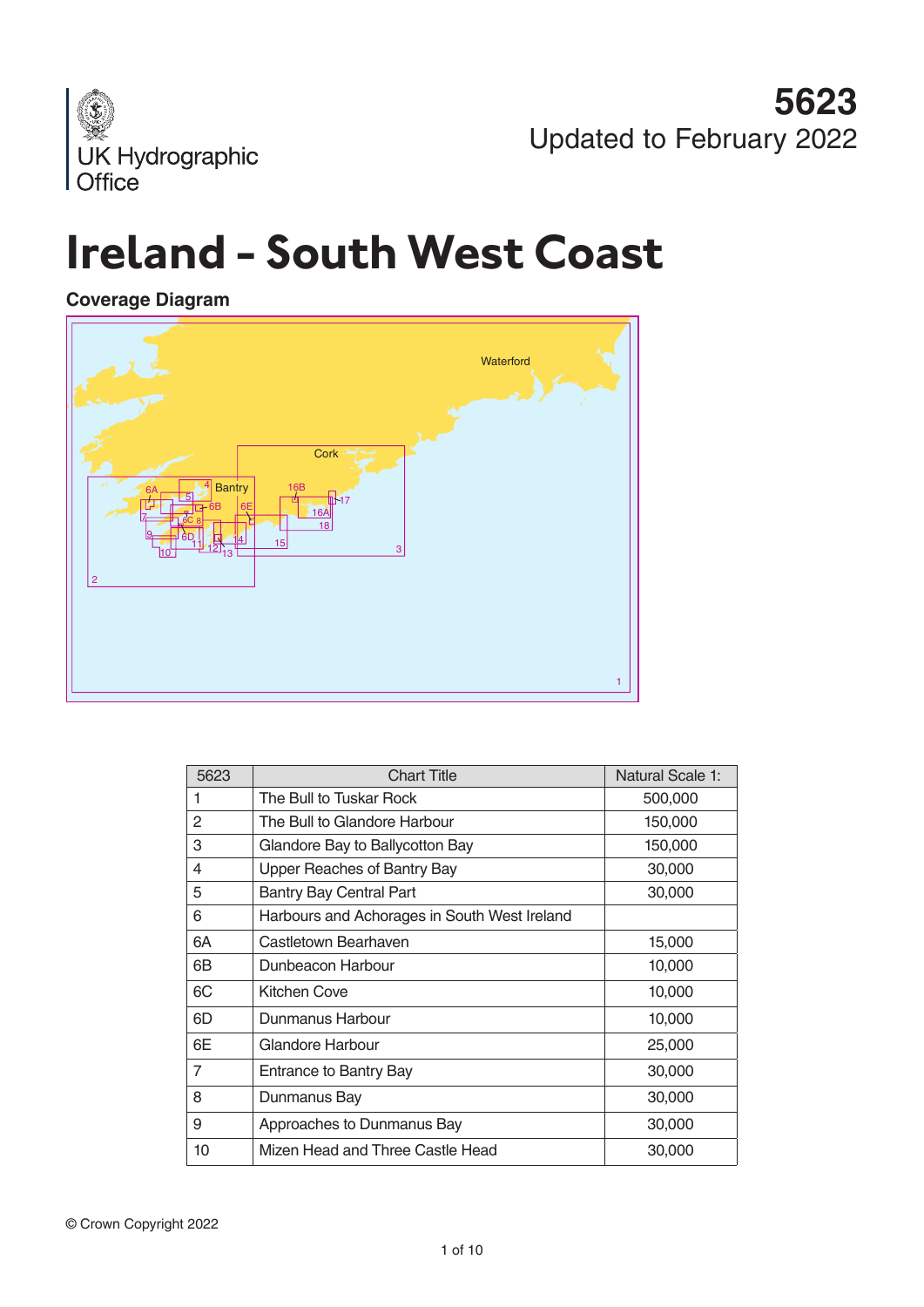| 5623 | <b>Chart Title</b>                       | <b>Natural Scale 1:</b> |
|------|------------------------------------------|-------------------------|
| 11   | Crookhaven to Long Island and Cape Clear | 30,000                  |
| 12   | Schull Harbour to Baltimore Bay          | 30,000                  |
| 13A  | Baltimore Harbour                        | 6,250                   |
| 13B  | Continuation of The Sound                | 6,250                   |
| 14   | Baltimore Harbour to Castlehaven         | 30,000                  |
| 15   | Toe Head to Clonakilty Bay               | 50,000                  |
| 16A  | Courtmacsherry Bay                       | 25,000                  |
| 16B  | Continuation of Argideen River           | 25,000                  |
| 17   | Kinsale                                  | 12,500                  |
| 18   | Clonakilty Nay to Old Head of Kinsale    | 50,000                  |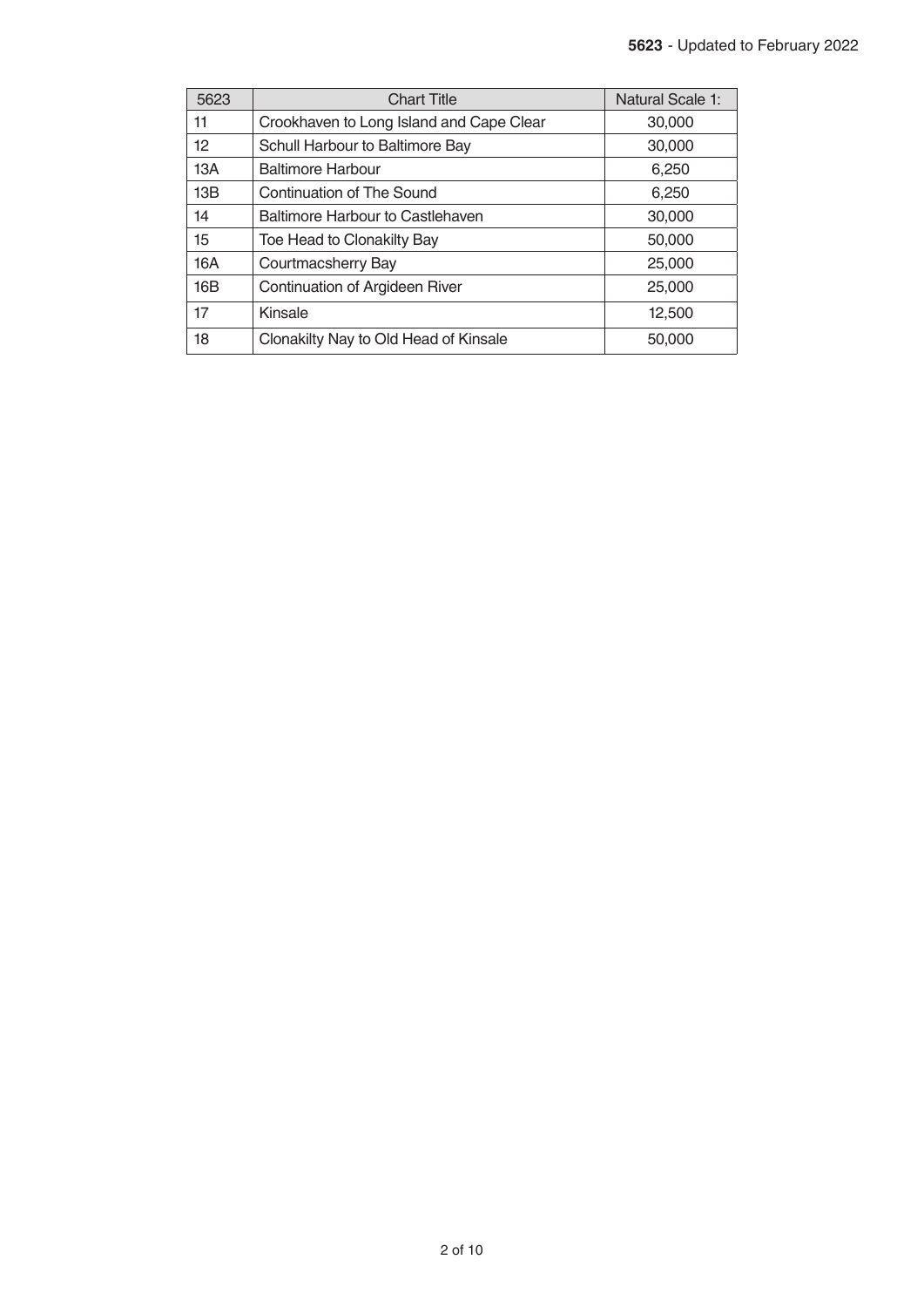**Positions** are referred to the WGS84 compatible datum, European Terrestrial Reference System 1989 Datum.

**Depths** are in metres and are reduced to Chart Datum, which is approximately the level of Lowest Astronomical Tide.

**Heights** are in metres. Underlined figures are drying heights above Chart Datum. Overhead clearance heights are above Highest Astronomical Tide. All other heights are above Mean High Water Springs. **Navigational marks:** IALA Maritime Buoyage System-Region A (Red to port)

#### DATUM

All charts are referred to WGS84. Any positions taken from GPS (referred to WGS84) or from ADMIRALTY Notices to Mariners (referred to ETRS89) can be plotted directly on all charts.

#### OMISSION OF DETAIL

Within the limit marked and the coastline, this chart should only be used for planning purposes as features such as depths, platforms, wrecks, pipelines, minor aids to navigation and cables have been omitted. Larger scale ADMIRALTY charts are available for mariners intending to navigate in this area.

#### CHART ACCURACY

Owing to the age and quality of the source information, some of the detail on this chart may not be positioned accurately. Particular caution is advised when navigating in the vicinity of dangers, even when using electronic positioning system such as GPS.

### MARINE FARMS

Marine farms exist within the area of this chart. They may not all be shown individually and their positions may change frequently. Marine farms may be marked by lit or unlit buoys or beacons. Mariners are advised to avoid these structures and their associated moorings.

#### OIL AND GAS FIELDS

Production platforms and associated structures, including tanker moorings, storage tankers and platforms on pipelines, generally exhibit Mo(U) lights, aircraft obstruction lights and audible fog signals. Unauthorized navigation is prohibited within 500 metres of all such structures.

#### SUBMARINE CABLES AND PIPELINES

Mariners should not anchor, trawl or engage in seabed operations in the vicinity of submarine cables and pipelines. Submarine cables support national infrastructure; damage to them may affect critical services and can result in serious consequences. as well as creating a potential hazard to mariners. Wilful or neglectful damage to a cable may result in legal action. Pipelines are not always buried and their presence may significantly reduce the charted depth. They may also span seabed undulations and cause fishing gear to become irrecoverably snagged, putting a vessel in severe danger.

### FIRING PRACTICE AREAS

No restrictions are placed on the right to transit the firing practice areas at any time. The firing practice areas are operated using a clear range procedure: exercises and firing only take place when the areas are considered to be clear of all shipping.

### HISTORIC WRECKS

The sites of historic wrecks are protected from unauthorised interference.

#### SHELLFISH BEDS

Vessels should avoid grounding in areas of shellfish beds.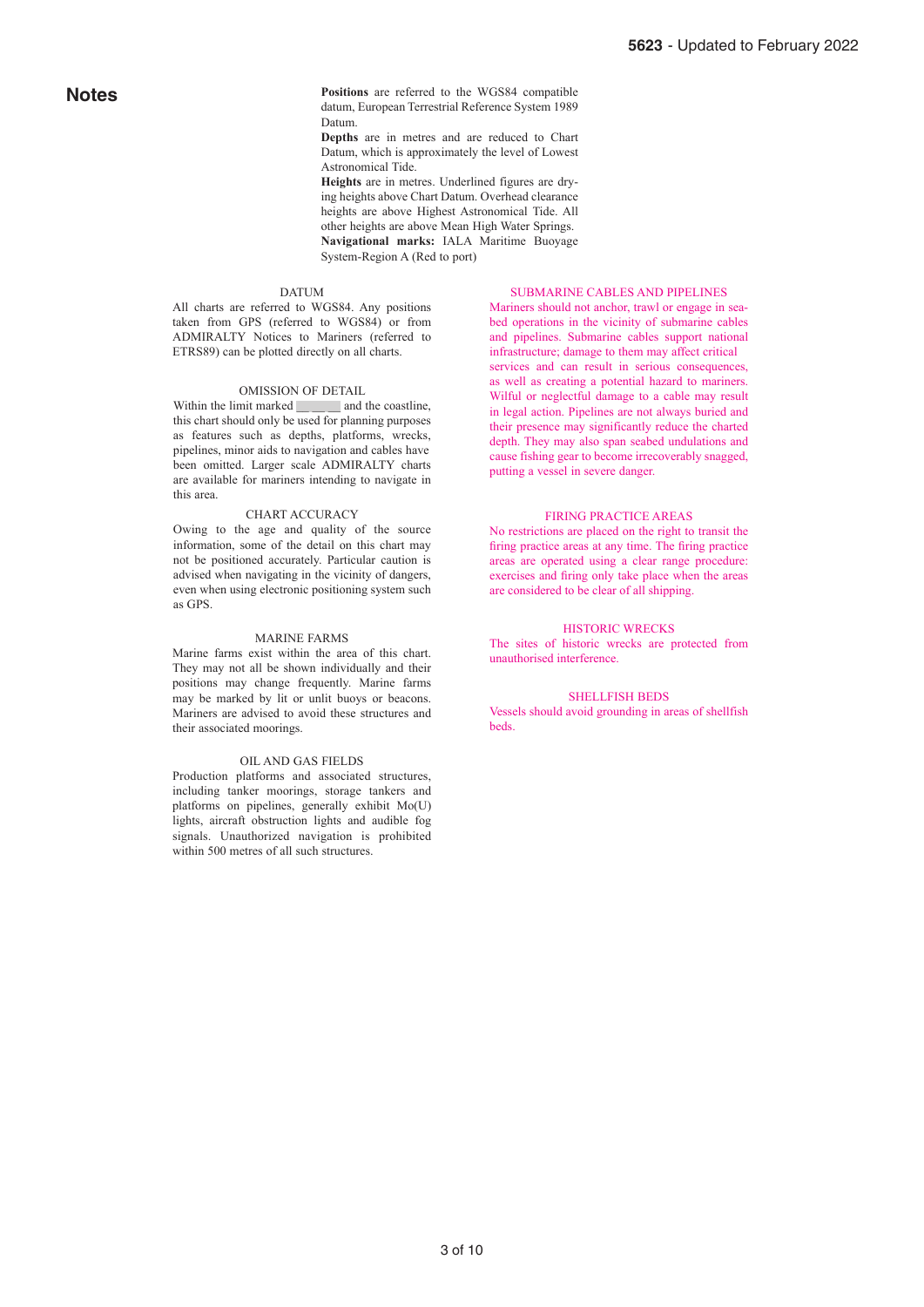### **HM Coastguard Services and Safety Information**

### VHF MARITIME RADIO

Coastguard Maritime Rescue Co-ordination Centres are on constant watch on Channel 16 - the distress, safety and calling channel. Initial calls should normally be on a working channel or Ch 16.

HM COASTGUARD FALMOUTH (MRCC) Tel. +44 (0) 1326 317575 MMSI: 002320014 e-mail: zone23@hmcg.gov.uk (FAO Falmouth Coastguard)

MILFORD HAVEN (MRCC) Tel. +44 (0) 1646 690909 MMSI: 002320017 e-mail: zone28@hmcg.gov.uk (FAO Milford Haven Coastguard)

HOLYHEAD (MRCC) Tel. +44 (0) 1407 762051 MMSI: 002320018 e-mail: zone31@hmcg.gov.uk (FAO Holyhead Coastguard)

### IRISH COASTGUARD

DUBLIN (COASTGUARD MRCC) Tel. +353 1 662 0922 +353 1 662 0923 MMSI: 002500300 e-mail: coastguardNMOC@dttas.gov.ie e-mail: mrccdublin@irishcoastguard.ie

MALIN HEAD (COASTGUARD MRSC) Tel. +353 74 937 0103 MMSI: 002500100 e-mail: mrscmalin@dttas.gov.ie mrscmalinhead@irishcoastguard.ie

### VALENTIA (COASTGUARD MRSC)

 Tel. +353 66 9476109 MMSI: 002500200 e-mail: mrscvalentia@dttas.gov.ie mrscvalentia@irishcoastguard.ie

### MARITIME SAFETY INFORMATION

Maritime and Coastguard Agency Operational Structure in the UK

The Maritime and Coastguard Agency has undergone major organisational restructuring, in order to improve the efficiency and level of service offered to the maritime community. However, it must be stressed that in practice, the mariner will notice little, if any, change. The coastguard operation now comprises of 'Coast Guard Operation Centres' (CGOCs) which will carry out all the normal functions of an MRCC (Maritime Rescue Coordination Centre).

### Maritime Safety Information (MSI) in the UK is broadcast by:

FALMOUTH CGOC at 0110, 0410, 0710, 1010, 1310, 1610, 1910 & 2210 (LT); MILFORD HAVEN CGOC at 0150, 0450, 0750, 1050, 1350, 1650, 1950 & 2250 (LT). At specific times, these will include: the Shipping Forecast (including Sea Areas Lundy, Fastnet and Shannon – from Milford Haven CGOC and Sea Areas Lundy, Fastnet and Sole – from Falmouth CGOC), gale warnings, together with local inshore forecasts and navigational warnings for respective UK coastal waters. Mariners should listen to the MSI announcement on VHF Channel 16 for details of the working channel to be used for the broadcast.

### MSI for Republic of Ireland is broadcast by:

DUBLIN COAST GUARD at 0033, 0103, 0403, 0433, 0633, 0703, 0833, 1003, 1233, 1303, 1603, 1633, 1833, 1903, 2033 & 2203 (LT). At specific times, these will include: gale warnings for Irish Coastal Waters and the Area Irish Sea, Small Craft Warnings for the Irish Coastal waters if winds of Beaufort force 6 are expected up to 10n miles offshore and Navigational Warnings for the east, southeast and south coasts of Ireland and approaches.

MALIN HEAD COAST GUARD broadcasts at the same time as Dublin Coast Guard.

VALENTIA COAST GUARD broadcasts at 0033, 0633, 0103, 0233, 0403, 0633, 0703, 1003, 1033, 1233, 1303, 1433, 1603, 1833, 1903, 2203 2233 (LT). At specific times, these will include: gale warnings for Irish Coastal waters, Sea Areas Irish Sea, Shannon and Fastnet, Small Craft Warnings for Irish Coastal waters are broadcast if winds of Beaufort force 6 are expected up to 10n miles offshore and Navigational Warnings.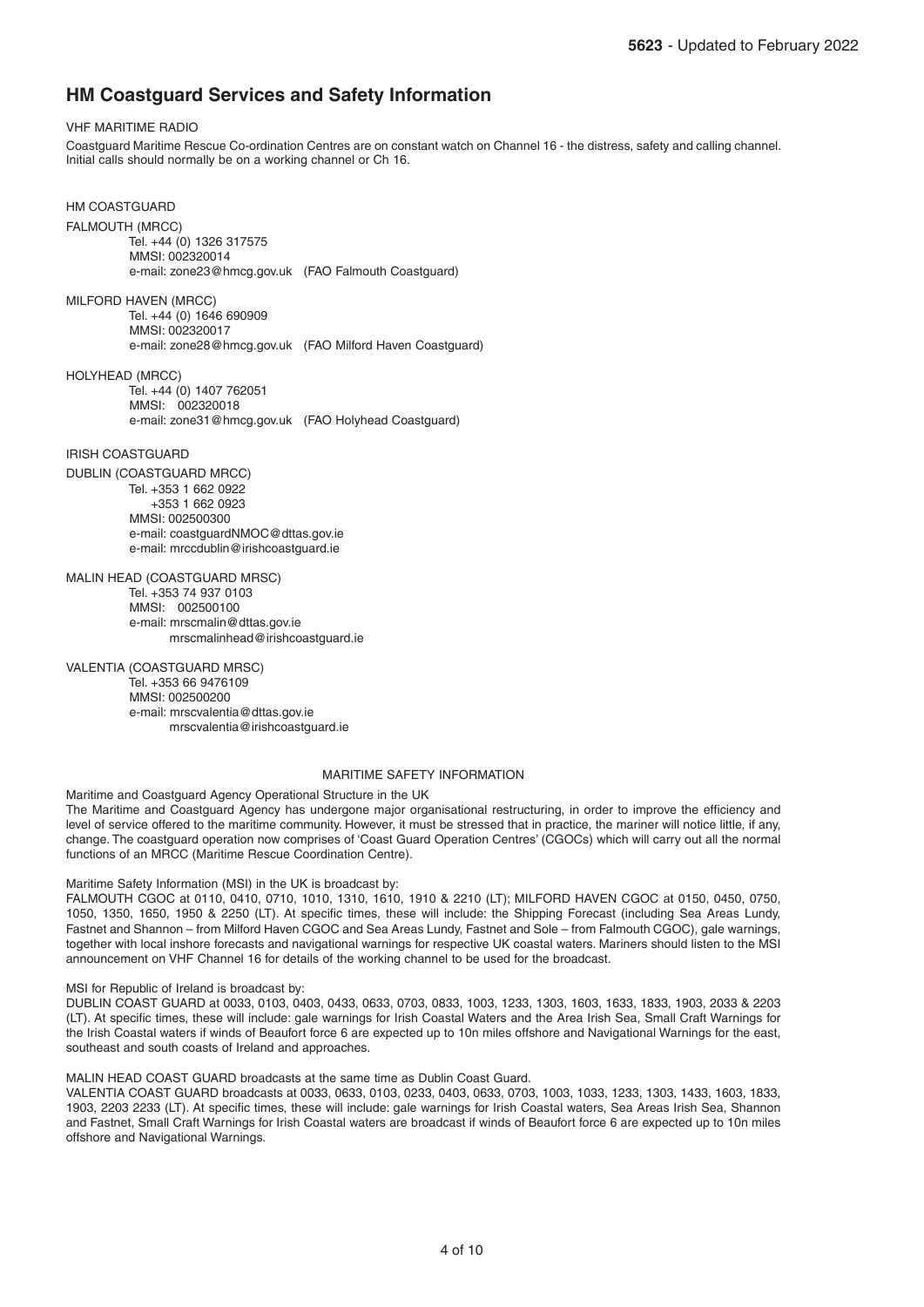### **Distress and Safety Communication**

### **Distress - Urgency**

**Distress** Call **MAYDAY MAYDAY MAYDAY** A Distress or Urgency message has absolute priority. Make a call on VHF Channel 16 and give the following essential information:

- Name and Call Sign and MMSI number
- **Position**
- Nature of Distress
- Type of assistance required
- Type of boat number of crew intentions

**Urgency** (eg. if you break down in bad weather or a crewman requires medical attention) Call **PANPAN PANPAN PANPAN** and give:

Name and Call Sign and MMSI number

- **Position**
- Nature of Distress
- Type of assistance required
- Type of boat number of crew intentions

### **Other Distress Signals**

### Other recognised signals are:

- Red flares (parachute, multi stars or hand held)
- Orange smoke signal
- The flag signal NC
- The morse signal SOS ... <sub>---</sub> ... by light
- An article of clothing on an oar
- Slowly and repeatedly raising and lowering outstretched arms
- A square flag with anything resembling a ball above or below it ■ Continuous sounding of a siren or whistle will also be recognised, or smoke and flames from the vessel
- The carriage of an Emergency Position Indicating Radio Beacon (406 EPIRB) will improve your chances of being located if conventional means fail. 406 EPIRBs are detected by satellite, in addition to aircraft, and transmitted to a Coastguard Maritime Rescue Co-ordination Centre.

### **THE USE OF MOBILE TELEPHONES IN DISTRESS AND SAFETY COMMUNICATIONS**

The use of mobile telephones in the marine environent offshore is now well established, with users in all areas of the commercial, fishing and leisure communities.

Incidents have occured where vessels requiring assistance from rescue services have used the inland emergency service, or alternatively telephoned direct to request assistance. (e.g. Lifeboat services). This procedure through a mobile telephone is **strongly discouraged**.

Use of mobile telephones by-passes the existing dedicated well-established international marine distress communications systems.

Mobile telephone coverage offshore is limited and does not afford the same extensive safety coverage as VHF Channel 16. Consequently a greater risk exists of communications difficulties or even a complete breakdown if an accident should occur at the edge of a cell coverage area.

Subsequent on-scene communications would be restricted and delayed if mobile telephone communications were exclusively maintained throughout. There is always a risk that elements of vital information could be lost or misinterpreted by the introduction of further relay links in the communication chain. Mobile telephones are also highly susceptible to failure due to water ingress.

It is not possible to communicate direct to another vessel able to render assistance unless that vessel is also fitted with a mobile telephone and the telephone number is known. Requests for assistance cannot be monitored by other vessels in a position to render assistance. Valuable time would be lost whilst the relevent Coastguard Rescue Coordination Centre receives and then re-broadcasts the information to all ships on the appropriate distress channel(s).

**In the interests of Safety Of Life At Sea (SOLAS), owners of vessels are urged to carry MARINE communications equipment onboard and to use this medium as the primary means of Distress and Safety communications.**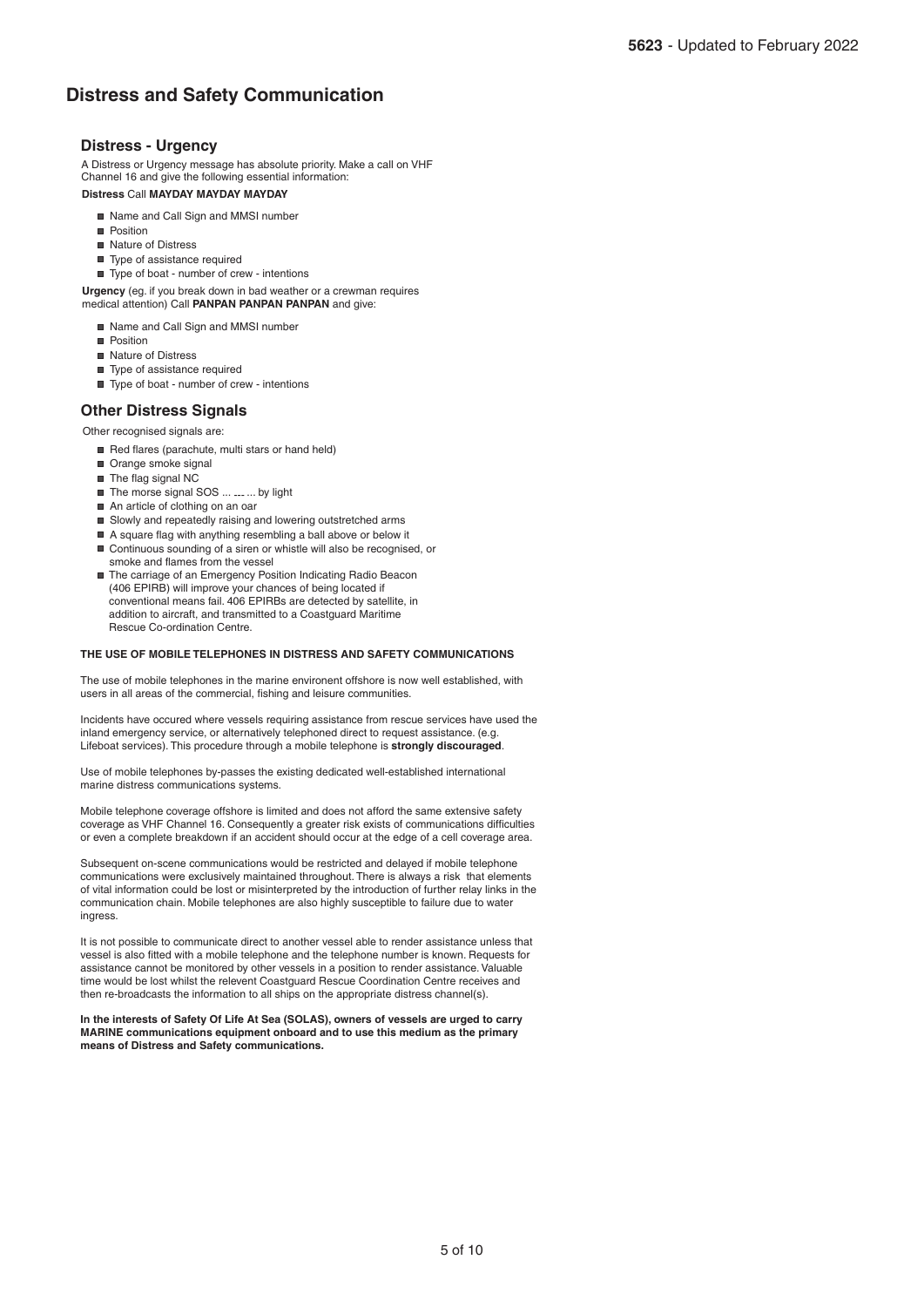### **Product Specifications**

### PRODUCT USAGE CAUTION

This product is specifically designed, in conjunction with other charts and publications, as an aid to the navigation of leisure craft and locally regulated workboats and fishing vessels and therefore should be used by competent (preferably qualified) maritime navigators. Although this product contains the best information available at the time of publication, the user should navigate with caution, particularly in areas of shallow or confined waters where the depth of water is likely to change due to local conditions. The information provided in this product comes from the latest source information held and is updated by Notice to Mariners upon receipt of new information critical to safe navigation. To help maintain this product for all users, users are asked to notify the United Kingdom Hydrographic Office of any differences found between what is depicted and actual conditions encountered.

### KEEPING THIS CHART UPDATED

Updates for the charts are published using the Notices to Mariners Service on the ADMIRALTY Notices to Mariners page found on our website at admiralty.co.uk/msi. All updates for the latest edition of the chart are listed and can be quickly and easily downloaded. All the charts are derived from standard ADMIRALTY charts. No updates are applied to the charts by the United Kingdom Hydrographic Office or its agents after printing. For those who do not have internet access, please contact Tel. 01823 484444 for assistance.

### PROVIDE UPDATED INFORMATION

To help maintain this product users are asked to notify the United Kingdom Hydrographic Office of any differences found between what is depicted and actual conditions encountered. Users can do this by submitting a Hydrographic Note form, found on our website admiralty.co.uk/msi or by downloading our H-Note App. The H-Note App is freely available to download on Android and iOS devices. For more information please see here:



#### IMPROVEMENTS TO THIS PRODUCT

ADMIRALTY Small Craft Charts are designed for use on leisure craft and locally regulated workboats and fishing vessels, where the smaller format charts fit more conveniently into the limited space available. Users with specific suggestions for the improvement of this product or ideas for the expansion of the series are requested to forward their comments to:

> Customer Services, The UK Hydrographic Office, Admiralty Way, Taunton. +44(0)1823 484444

E-mail customerservices@ukho.gov.uk

To view all ADMIRALTY Products and services, visit admiralty.co.uk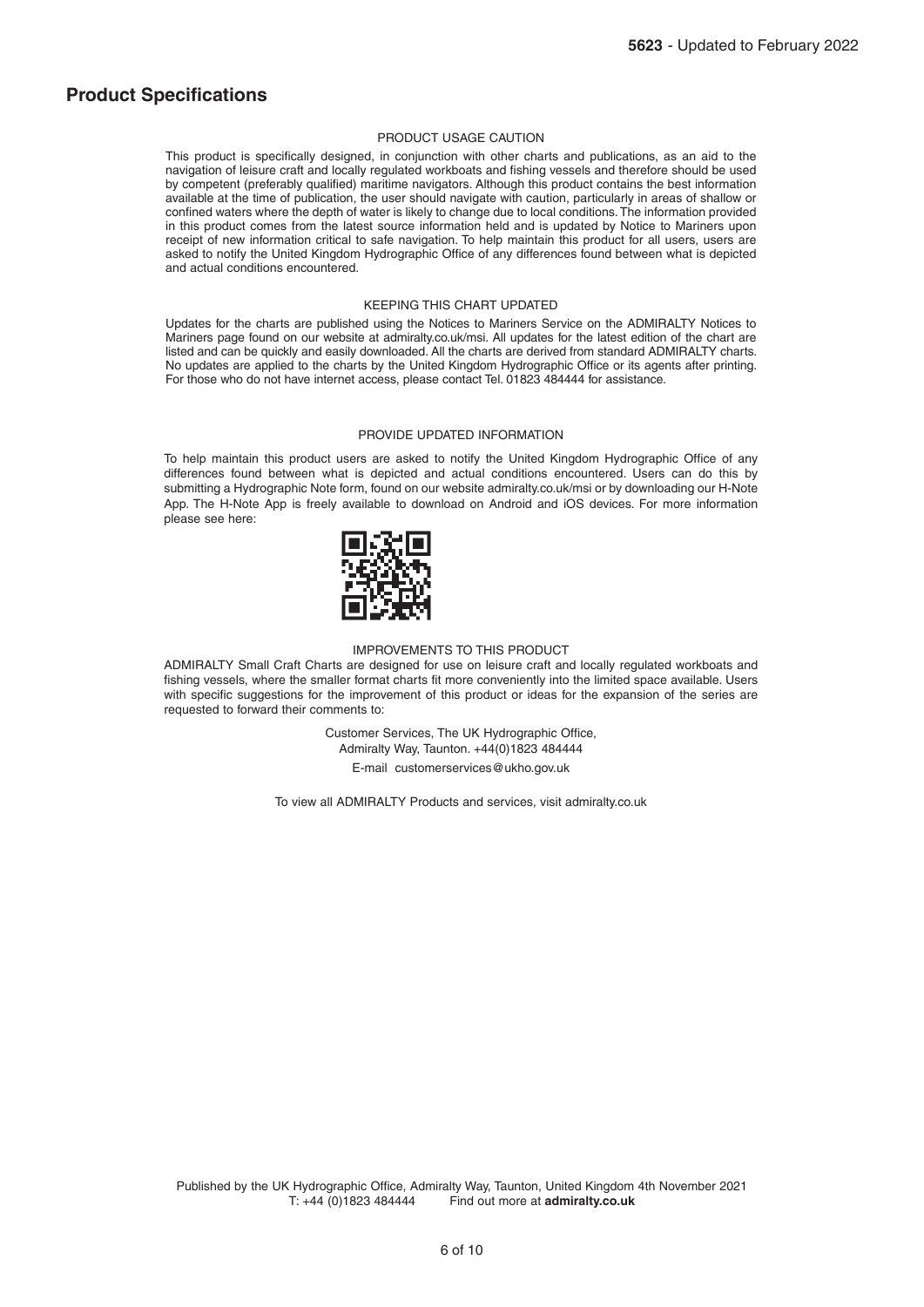### **Tidal Stream Information**

5623\_1 Tidal Streams referred to HW at DOVER

| Hours                                                          |                                                                      | Geographical<br>Position                                                             | «                                             | 51°20'0N<br>9 30 0W                                                                                         | €                                             | 50°48'0N<br>$7.35 - 5W$                                                                            | ©,                                            | 52°02'3N<br>640 0W                                                                                                      | ©                                             | 50°45'0N<br>627.1W                                                                                       |                                               | 51°34'ON<br>6 23 0W                                                                                              |                                                |
|----------------------------------------------------------------|----------------------------------------------------------------------|--------------------------------------------------------------------------------------|-----------------------------------------------|-------------------------------------------------------------------------------------------------------------|-----------------------------------------------|----------------------------------------------------------------------------------------------------|-----------------------------------------------|-------------------------------------------------------------------------------------------------------------------------|-----------------------------------------------|----------------------------------------------------------------------------------------------------------|-----------------------------------------------|------------------------------------------------------------------------------------------------------------------|------------------------------------------------|
| ater<br>5<br>Before<br>nh Wat<br>3<br>High<br>$\overline{c}$   | ଜ<br>ه<br>ه<br>degr<br>w<br>Ë                                        | (knots)<br>(knots)<br>tides<br>S<br>tides                                            | 077<br>109<br>197<br>251<br>234<br>253        | 0.3<br>0.6<br>$0.5 \, 0.3$<br>0.2<br>$O-1$<br>$0.4 \ 0.2$<br>$O-4$<br>0.7<br>0.7<br>$O-4$                   | 061<br>070<br>180<br>221<br>229<br>236        | 0.5<br>0.3<br>0.3<br>0.2<br>0.2<br>O·1<br>0.5<br>0.3<br>0.6<br>0.3<br>0.6<br>0.3                   | 055<br>066<br>069<br>081<br>095<br>111        | 0.6<br>$O-3$<br>1.3<br>$O-7$<br>$\vert \cdot 7$<br>O.9<br>$-5$<br>$O-8$<br>O 6<br>1.0<br>0.5<br>$O-3$                   | 049<br>048<br>229<br>230<br>232               | O.8<br>$O-3$<br>0.4<br>$O-2$<br>O O<br>O O<br>O·5<br>$O-2$<br>0.8<br>0.3<br>O·9<br>$O-3$                 | 040<br>034<br>026<br>014<br>354<br>280        | 0.6<br>$0-3$<br>0.9<br>0.5<br>1 · O<br>0.5<br>0.8<br>$O-4$<br>0.5<br>$O-3$<br>0.2<br>$O-1$                       | -6<br>-5<br>-4<br>-3<br>-2                     |
| High<br>Water<br>ater<br>After<br>High Wai<br>3<br>4<br>5<br>ĥ | ه<br>ىپ<br>ċ۵<br>C<br>s<br>c<br>٥.<br>سد<br>ပ<br>ω<br>Æ<br>$\bigcap$ | spring<br>neap<br>$\frac{1}{n}$<br>$\overline{a}$<br>$\omega$<br>s<br>Rate:<br>Rate: | 252<br>271<br>328<br>061<br>076<br>067<br>072 | $0.6$ $0.4$<br>$0.5 \, 0.3$<br>$0.4$ $0.2$<br>$0.4 \ 0.2$<br>0.6<br>$O-4$<br>$O-7$<br>$O-4$<br>0.6<br>$O-4$ | 246<br>265<br>332<br>042<br>058<br>064<br>063 | $O-5$<br>$O-3$<br>0.2<br>0.4<br>0.2<br>O·1<br>0.2<br>0.4<br>0.5<br>0.3<br>0.6<br>O.3<br>0.6<br>O.3 | 215<br>246<br>250<br>258<br>270<br>284<br>046 | 0.3<br>$O-2$<br>$O-6$<br>1 - O<br>1.7<br>0.9<br>∣ ∙9<br>$1 - O$<br>$\cdot$ 3<br>$O-7$<br>0.6<br>$O-3$<br>$O-3$<br>$O-2$ | 234<br>237<br>246<br>057<br>058<br>056<br>053 | 0.8<br>$O-3$<br>0.5<br>$O-2$<br>O·1<br>O O<br>0.4<br>0·1<br>$O-7$<br>$O-3$<br>O·9<br>0.3<br>O.8<br>$O-3$ | 220<br>211<br>208<br>201<br>183<br>122<br>049 | 0.5<br>$O-3$<br>0.9<br>$O-4$<br>$1 \cdot 0$<br>0.5<br>O·9<br>$O-4$<br>0.5<br>0.3<br>0.3<br>$O-1$<br>0.5<br>$O-2$ | $\Omega$<br>$+2$<br>$+3$<br>$+4$<br>$+5$<br>-6 |

| OUZJ Z<br>Tidal Streams referred to HW at COBH |                                                                                               |                                               |                                                                                     |                                               |                                                                                                    |                                               |                                                                                                     |                                                   |  |
|------------------------------------------------|-----------------------------------------------------------------------------------------------|-----------------------------------------------|-------------------------------------------------------------------------------------|-----------------------------------------------|----------------------------------------------------------------------------------------------------|-----------------------------------------------|-----------------------------------------------------------------------------------------------------|---------------------------------------------------|--|
| ◈                                              | 51°26'3N<br>10 14 8W                                                                          | <b>G</b>                                      | 51°28'2N<br>9.40.9W                                                                 | E                                             | 51°29'3N<br>9.36·4W                                                                                |                                               | 51°20'0N<br>9.30·0W                                                                                 |                                                   |  |
| 310<br>344<br>017<br>054<br>087<br>112         | 0.703<br>$0.6$ $0.2$<br>0.50.2<br>0.50.2<br>$0.6$ $0.2$<br>0.603                              | 226<br>092<br>058<br>058<br>070<br>070        | 0.503<br>0.6<br>$O-4$<br>0.8<br>0.5<br>1.308<br>1.308<br>$1.0$ 0.6                  | 080<br>080<br>080<br>083<br>092               | 0.0000<br>$0.3 \ 0.2$<br>0.5<br>0.3<br>$1 - 1$<br>0.7<br>0.9<br>0.5<br>0.503                       | 260<br>296<br>014<br>079<br>070<br>068        | 0.6<br>0.3<br>0.5<br>0.3<br>0.2<br>0.4<br>0.5<br>0.3<br>0.3<br>0.6<br>0.704                         | -6<br>$-5$<br>-4<br>-3<br>$-2$<br>$-1$            |  |
| 134<br>158<br>189<br>228<br>261<br>289<br>310  | 0.703<br>$0.6$ $0.2$<br>$0.5 \ 0.2$<br>$0.5 \ 0.2$<br>$0.5$ $0.2$<br>0.3<br>0.6<br>0.3<br>0.7 | 092<br>145<br>170<br>194<br>220<br>226<br>226 | $0.6$ $0.4$<br>0.704<br>$0.8$ 0.5<br>0.7<br>$0-4$<br>0.906<br>0.80.5<br>$0.6$ $0.4$ | 150<br>197<br>220<br>245<br>255<br>255<br>255 | $0.4 \ 0.2$<br>$0.4$ $0.2$<br>0.503<br>$1 \cdot 0$<br>0.6<br>0.8<br>0.4<br>0.2<br>0.4<br>0.1<br>О٠ | 064<br>116<br>221<br>252<br>234<br>241<br>255 | 0.503<br>$0.4 \cdot 0.2$<br>$0.2 \ 0.1$<br>0.2<br>0.4<br>$0-4$<br>0.7<br>$0-4$<br>0.6<br>0.3<br>0.6 | 0<br>$+1$<br>$+2$<br>$+3$<br>$+4$<br>$+5$<br>$+6$ |  |

5623\_2 Tidal Streams referred to HW at COBH 5623\_3 Tidal Streams referred to HW at COBH

| ◈                                      | 51°28'6N<br>47.0W<br>8                                                                  | <b>偐</b>                               | 51°21'4N<br>8 30 8 W                                                         | Ĉ                                      | 51°43'0N<br>16.5W<br>8                                                           | ⊕                                      | $51^{\circ}48'1N$<br>8 15 5 W                                                        | €                                      | 51°37'0N<br>8 09 0 W                                                                     |                                              |
|----------------------------------------|-----------------------------------------------------------------------------------------|----------------------------------------|------------------------------------------------------------------------------|----------------------------------------|----------------------------------------------------------------------------------|----------------------------------------|--------------------------------------------------------------------------------------|----------------------------------------|------------------------------------------------------------------------------------------|----------------------------------------------|
| 292<br>358<br>040<br>048<br>062<br>075 | $0.5 \ 0.2$<br>$0.3$ $0.1$<br>0.3<br>0.7<br>1 · O<br>$0-4$<br>1 · O<br>0.4<br>$0.8$ 0.3 | 262<br>310<br>032<br>049<br>055<br>064 | $0.4 \ 0.2$<br>0.1<br>O·1<br>0.3<br>0.1<br>0.5<br>0.2<br>0.6<br>0.3<br>0.603 | 241<br>024<br>035<br>045<br>048<br>060 | 0.3<br>0.2<br>0.0<br>O·1<br>0.2<br>0.4<br>0.6<br>0.3<br>0.7<br>0.4<br>0.6<br>0.3 | 355<br>357<br>001<br>347<br>339<br>331 | 0.1<br>$O-1$<br>0.5<br>0.3<br>0.9<br>0.5<br>0.5<br>$1-0$<br>0.6<br>0.3<br>0.2<br>0.4 | 252<br>280<br>028<br>050<br>058<br>063 | 0.3<br>0.1<br>O O<br>$0-1$<br>$0-2$<br>$O-1$<br>0.3<br>0.1<br>$0.5 \ 0.2$<br>$0.5 \ 0.2$ | -6<br>-5<br>-4<br>-3<br>$^{-2}$<br>-1        |
| 086                                    | $0.5$ $0.2$                                                                             | 079                                    | $0.4 \ 0.2$                                                                  | 071                                    | 0.3<br>0.2                                                                       | 234                                    | 0.2<br>0.1                                                                           | 066                                    | $0.3$ $0.1$                                                                              | $\Omega$                                     |
| 162<br>213<br>230<br>241<br>243<br>276 | $0.3$ $0.1$<br>0.703<br>$0.8$ 0.3<br>$1.0 \ 0.4$<br>O - 9<br>$0-4$<br>$0.5$ $0.2$       | 105<br>213<br>227<br>236<br>245<br>256 | $0.2 \ 0.1$<br>$0.2 \ 0.1$<br>0.50.2<br>0.703<br>0.60.3<br>$0.5$ $0.2$       | 141<br>225<br>226<br>233<br>235<br>239 | O·1<br>O O<br>0.3<br>0.1<br>0.5<br>0.3<br>0.6<br>0.4<br>0.7<br>0.4<br>0.2<br>0.4 | 176<br>161<br>157<br>167<br>167<br>161 | 0.7<br>0.4<br>0.9<br>0.5<br>0.9<br>0.5<br>0.6<br>0.3<br>0.2<br>$O-1$<br>$0.1$ $0.1$  | 092<br>207<br>233<br>234<br>239<br>248 | 0.1<br>O·1<br>$0.2$ 0.1<br>$0.3$ 0.1<br>$0.4 \ 0.2$<br>0.2<br>0.4<br>$0.4$ 0.1           | $+1$<br>$+2$<br>$+3$<br>$+4$<br>$+5$<br>$+6$ |

## 5623\_11

Tidal Streams referred to HW at COBH

|                                 | 51°28'2N<br>40.9W<br>9                                                 | <b>(B)</b>               | 51°29'3N<br>$9.36 \cdot 4W$                        |                            |                               |
|---------------------------------|------------------------------------------------------------------------|--------------------------|----------------------------------------------------|----------------------------|-------------------------------|
| 226<br>092<br>058<br>058<br>070 | 0.5<br>0.3<br>0.6<br>$0-4$<br>0.8<br>0.5<br>1.3<br>0.8<br>$1-3$<br>0.8 | 080<br>080<br>080<br>083 | <b>Slack</b><br>$0-3$<br>0.5<br>$1 \cdot 1$<br>0.9 | 0.2<br>0.3<br>0.7<br>0.5   | -6<br>-5<br>-4<br>3<br>-2     |
| 070<br>092<br>145<br>170        | 1.0<br>ი - 6<br>0.6<br>0-4<br>0.7<br>$0 - 4$<br>0.8<br>0-5             | 092<br>150<br>197<br>220 | 0.5<br>$0-4$<br>$0-4$<br>0.5                       | 0-3<br>0.2<br>0.2<br>0.3   | 0<br>$^{\mathrm{+1}}$<br>$+2$ |
| 194<br>220<br>226<br>226        | 0.7<br>$0-4$<br>0.9<br>ი 6<br>0.8<br>0.5<br>0.6<br>0.4                 | 245<br>255<br>255<br>255 | 1.0<br>0.8<br>0.4<br>0-1                           | 0.6<br>$0-4$<br>0.2<br>0-1 | $+3$<br>$+4$<br>$+5$<br>$+6$  |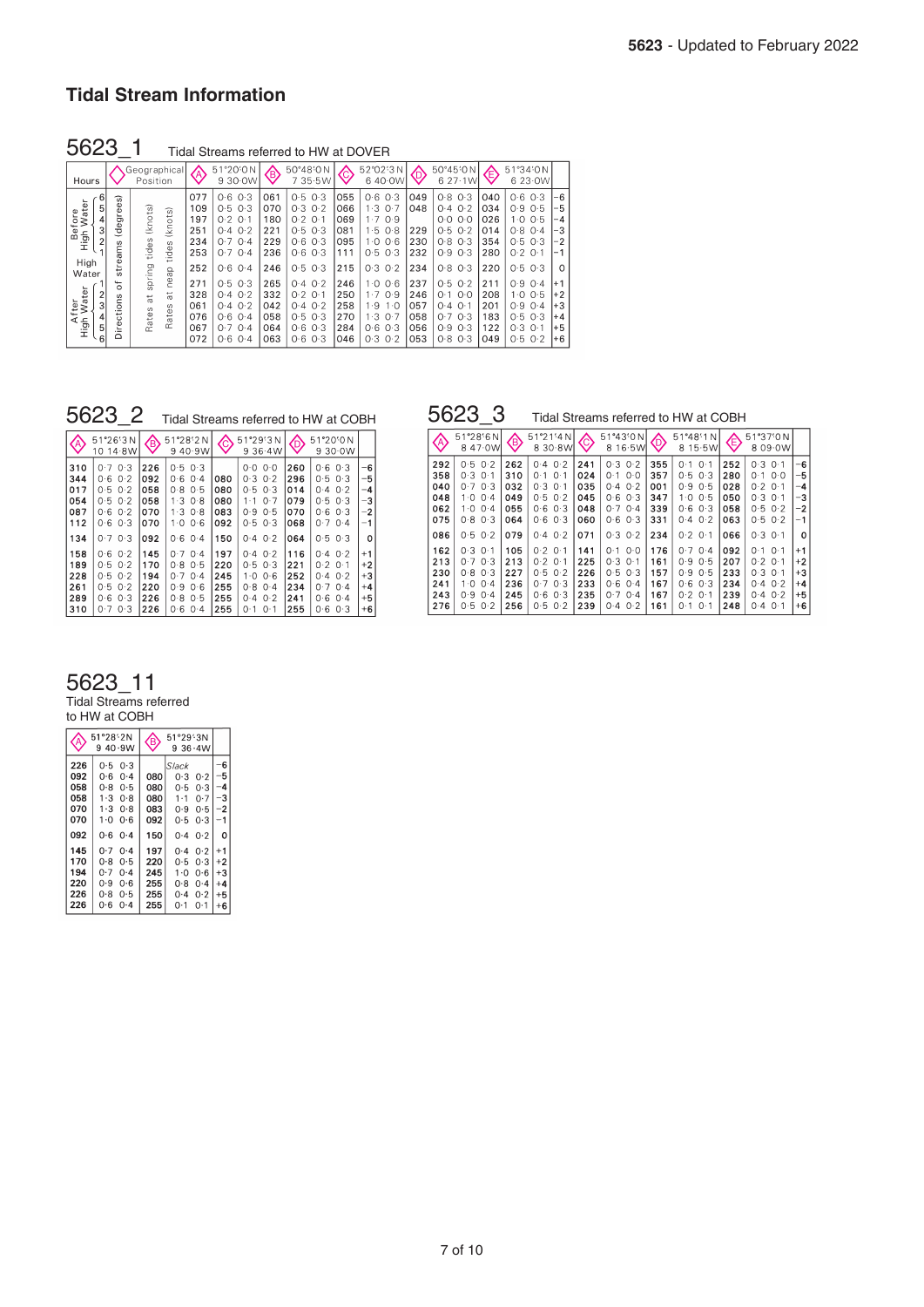### TIME & HEIGHT DIFFERENCES FOR PREDICTING THE TIDE AT SECONDARY PORTS

|                      |           |            | TIME DIFFERENCES                               |                     |                       |                     | <b>HEIGHT DIFFERENCES (IN METRES)</b> |                             |             |             |
|----------------------|-----------|------------|------------------------------------------------|---------------------|-----------------------|---------------------|---------------------------------------|-----------------------------|-------------|-------------|
| <b>PLACE</b>         | Lat.<br>N | Long.<br>W | <b>High Water</b><br>Low Water<br>Zone UT(GMT) |                     |                       |                     | <b>MHWS</b>                           | <b>MHWN</b>                 | <b>MLWN</b> | <b>MLWS</b> |
|                      |           | 8 1 8      | 0500<br>and<br>1700                            | 1100<br>and<br>2300 | 0500<br>and<br>1700   | 1100<br>and<br>2300 | 4.1                                   | 3.2                         | 1.3         | 0.4         |
| Coulagh Bay          |           |            |                                                |                     |                       |                     |                                       |                             |             |             |
|                      | 51 43     | 957        | $-0116$                                        | $-0036$             | $-0053$               | $-0133$             | $-0.6$                                | $-0.5$                      | $-0.1$      | 0.0         |
|                      | 51 36     | 10 02      | $-0115$                                        | $-0035$             | $-0047$               | $-0127$             | $-0.7$                                | $-0.6$                      | $-0.1$      | $+0.1$      |
| <b>Bantry Bay</b>    |           |            |                                                |                     |                       |                     |                                       |                             |             |             |
| CASTLETOWN BEARHAVEN | 51 39     | 9 5 4      |                                                |                     | <b>STANDARD POINT</b> |                     |                                       | See Table of Standard Ports |             |             |
|                      | 51 41     | 9 2 8      |                                                |                     | <b>STANDARD POINT</b> |                     | See Table of Standard Ports           |                             |             |             |
| Dunmanus Bay         |           |            |                                                |                     |                       |                     |                                       |                             |             |             |
|                      | 51 37     | 9 3 3      | $-0057$                                        | $-0025$             | $-0032$               | $-0104$             | $-0.8$                                | $-0.7$                      | $-0.3$      | $-0.1$      |
|                      | 51 32     | 9 4 0      | $-0107$                                        | $-0031$             | $-0044$               | $-0120$             | $-0.7$                                | $-0.6$                      | $-0.2$      | 0.0         |
|                      | 51 28     | 944        | $-0057$                                        | $-0033$             | $-0048$               | $-0112$             | $-0.8$                                | $-0.6$                      | $-0.4$      | $-0.1$      |
|                      | 51 31     | 9 3 2      | $-0040$                                        | $-0015$             | $-0015$               | $-0110$             | $-0.9$                                | $-0.6$                      | $-0.2$      | 0.0         |
|                      | 51 29     | 9 2 2      | $-0025$                                        | $-0005$             | $-0010$               | $-0050$             | $-0.6$                                | $-0.3$                      | $+0.1$      | $+0.2$      |
|                      | 51 32     | 9 10       | $-0020$                                        | $-0030$             | $-0020$               | $-0050$             | $-0.4$                                | $-0.2$                      | $+0.1$      | $+0.3$      |
|                      | 51 35     | 8 50       | $-0033$                                        | $-0011$             | $-0019$               | $-0041$             | $-0.3$                                | $-0.2$                      | $_{\odot}$  | $_{\odot}$  |
|                      | 51 38     | 8 4 3      | $-0025$                                        | $-0008$             | $-0008$               | $-0015$             | $-0.1$                                | $-0.1$                      | 0.0         | $+0.1$      |
|                      | 51 42     | 8 3 1      | $-0019$                                        | $-0005$             | $-0009$               | $-0023$             | $-0.2$                                | 0.0                         | $+0.1$      | $+0.2$      |
|                      | 51 45     | 8 1 9      | $-0005$                                        | $-0005$             | $-0005$               | $-0005$             | $-0.1$                                | 0.0                         | 0.0         | $+0.1$      |
| Cork Harbour         |           |            |                                                |                     |                       |                     |                                       |                             |             |             |
|                      | 51 51     | 8 1 8      |                                                |                     | <b>STANDARD POINT</b> |                     |                                       | See Table of Standard Ports |             |             |
|                      | 51 50     | 8 1 9      | $+0005$                                        | $+0020$             | $+0007$               | $+0013$             | $+0.1$                                | $+0.1$                      | $+0.1$      | $+0.1$      |
|                      | 51 53     | 8 2 0      | $+0000$                                        | $+0010$             | $+0000$               | $+0010$             | $+0.1$                                | $+0.1$                      | 0.0         | 0.0         |
|                      | 51 54     | 8 2 7      | $+0005$                                        | $+0010$             | $+0020$               | $+0010$             | $+0.4$                                | $+0.4$                      | $+0.3$      | $+0.2$      |
|                      | 51 50     | 8 0 1      | $-0011$                                        | $+0001$             | $+0003$               | $-0009$             | 0.0                                   | 0.0                         | $-0.1$      | 0.0         |

No Data

| <b>Table of Standard Ports</b>                                                   |     |     |     |     |  |  |  |  |  |
|----------------------------------------------------------------------------------|-----|-----|-----|-----|--|--|--|--|--|
| <b>STANDARD PORT</b><br><b>MHWS</b><br><b>MHWN</b><br><b>MLWN</b><br><b>MLWS</b> |     |     |     |     |  |  |  |  |  |
| <b>CASTLETOWN</b><br><b>BEARHAVEN</b>                                            | 3.3 | 2.6 | 1.1 | 0.4 |  |  |  |  |  |
| <b>BANTRY</b>                                                                    | 3.4 | 2.6 | 1.1 | 0.5 |  |  |  |  |  |
| COBH                                                                             | 4.1 | 3.2 | 1.3 | 0.4 |  |  |  |  |  |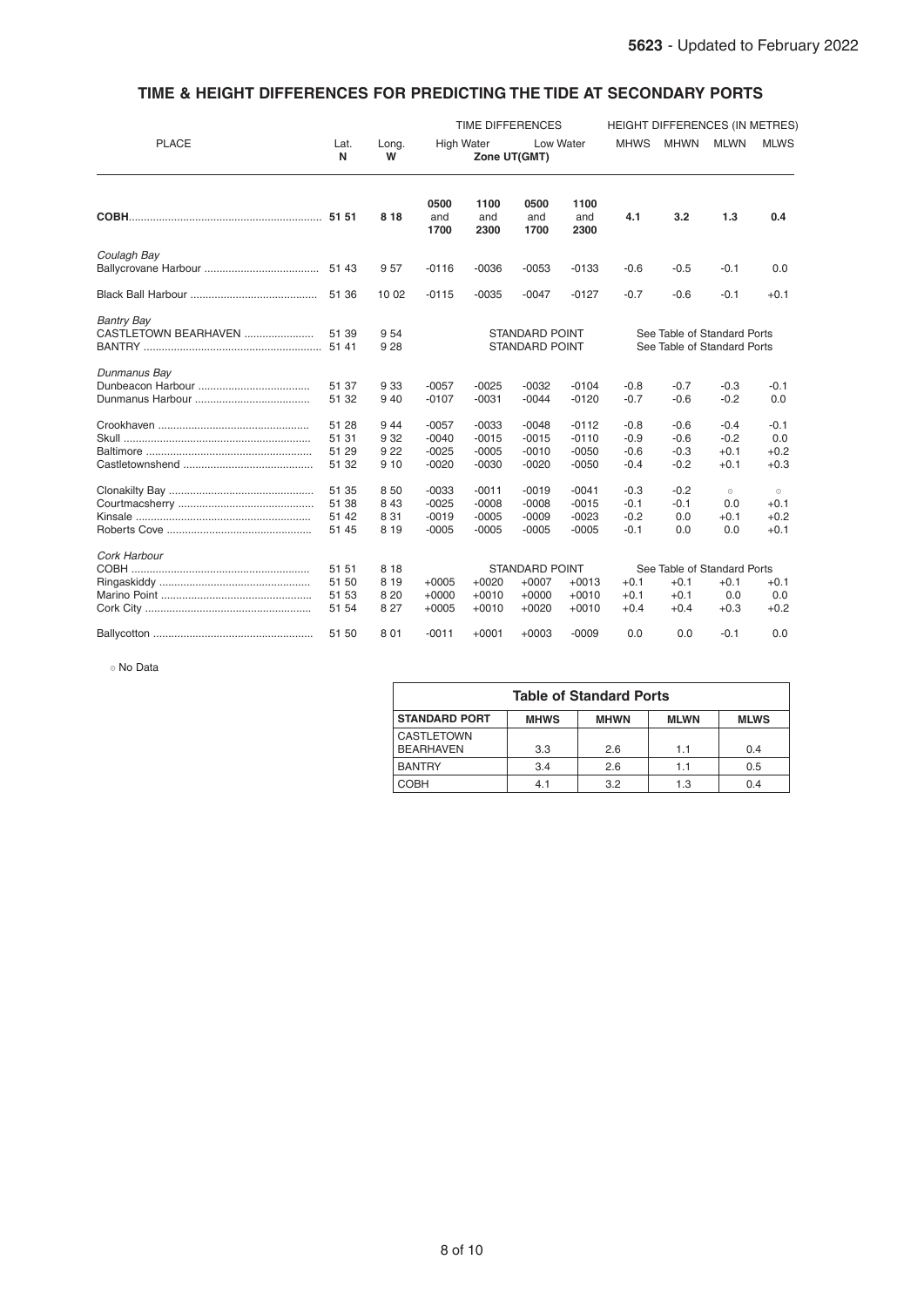### **Tidal Curve Diagrams**



### **CASTLETOWN BEARHAVEN**

MEAN SPRING AND NEAP CURVES